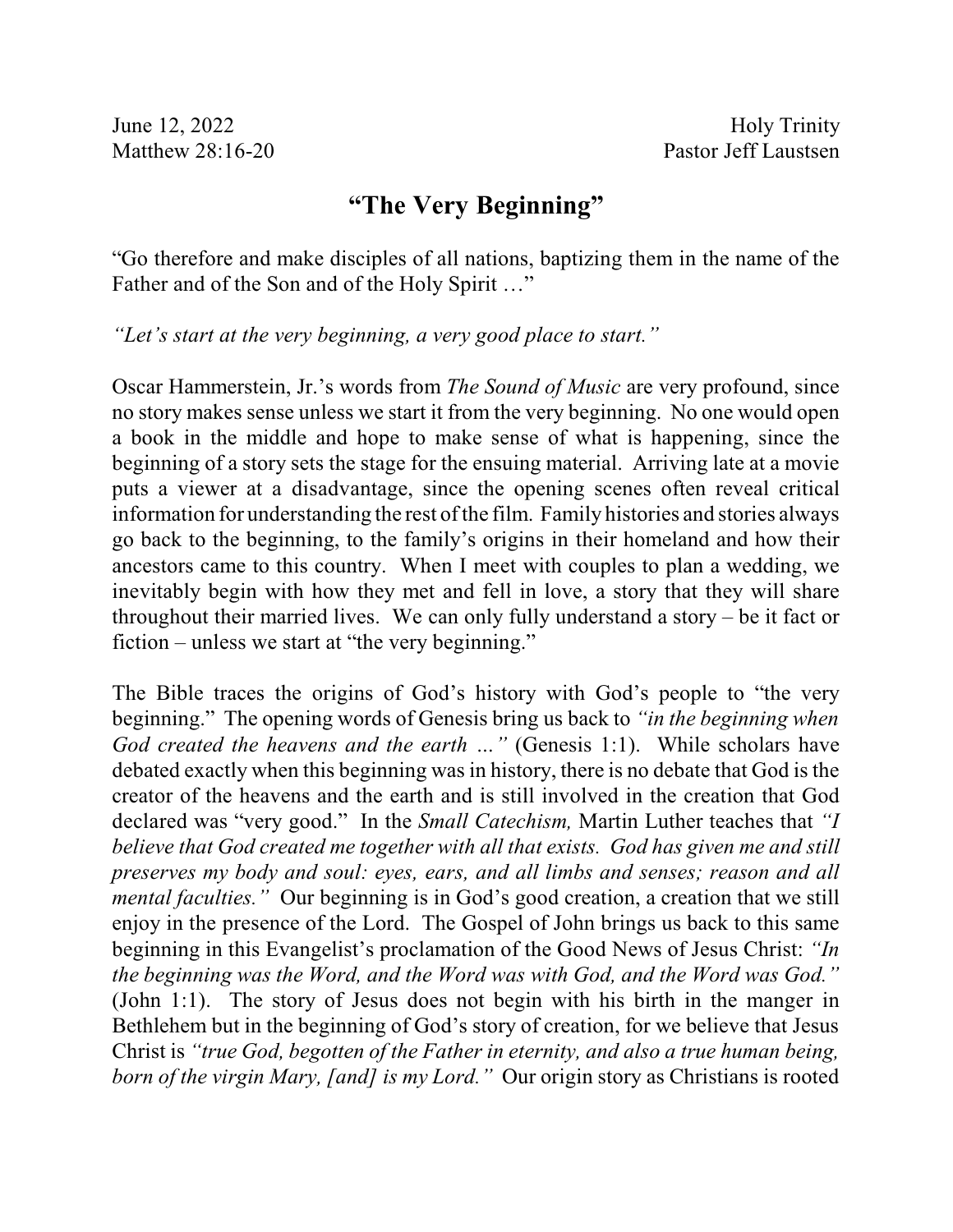in the one who we believe is *"God from God, light from light, true God from true God."* (Nicene Creed).

As our story as Christians starts at its beginnings that are proclaimed to us in the Word of God, our own stories as people of God start at our beginning when we are claimed by God as God's beloved children. As we mark our birthdays each year as the beginning of the story of our lives, it is on the day of our Holy Baptism that our story as children of God begins. In our Confirmation classes, I always ask our students to find out about their baptisms, especially where and when they were baptized along with any other details about this day. They often return with their baptismal certificates, photos of that day, and other details about the pastor who presided at their baptism, the names of godparents, and other memories that their parents shared with them. I encourage them to remember the day of their baptism every year as the day when through water and the Word they were *"reborn as children of God and made members of the Church which isthe Body of Christ"* (ELW Holy Baptism).

This weekend, I will be privileged to preside at the baptisms of two children whose stories as baptized children of God will begin. Baptism is both a privilege and responsibility for all ordained ministers of Word and Sacrament; at ordination, pastors are charged with the responsibility to *"be diligent in your study of the holy scriptures and faithful in your use of the means of grace"* (ELW Ordination). From my first baptism in 1983 to this weekend's baptisms, it has been my privilege to share this special day with parents, godparents, family, friends, and the church into which we are baptized and traces its beginnings to the day when we were born anew as sisters and brothers in Christ. On this weekend, we will rejoice with the families of Luna and Beau astheir stories as children of God begin when they are baptized in the name of the Father and of the Son and of the Holy Spirit.

In the Lutheran Church, Holy Baptism is one of two sacraments (along with Holy Communion), which we believe are means of grace through which God's presence and steadfast love are bestowed upon us. A sacrament in our tradition must meet three criteria:

- 1. It is an act that is commanded by Jesus Christ.
- 2. It uses an earthly element(water for Baptism, bread and wine for Communion).
- 3. It is accompanied by God's Word of promise (the Words of Institution in Holy Communion, the baptismal formula in Holy Baptism).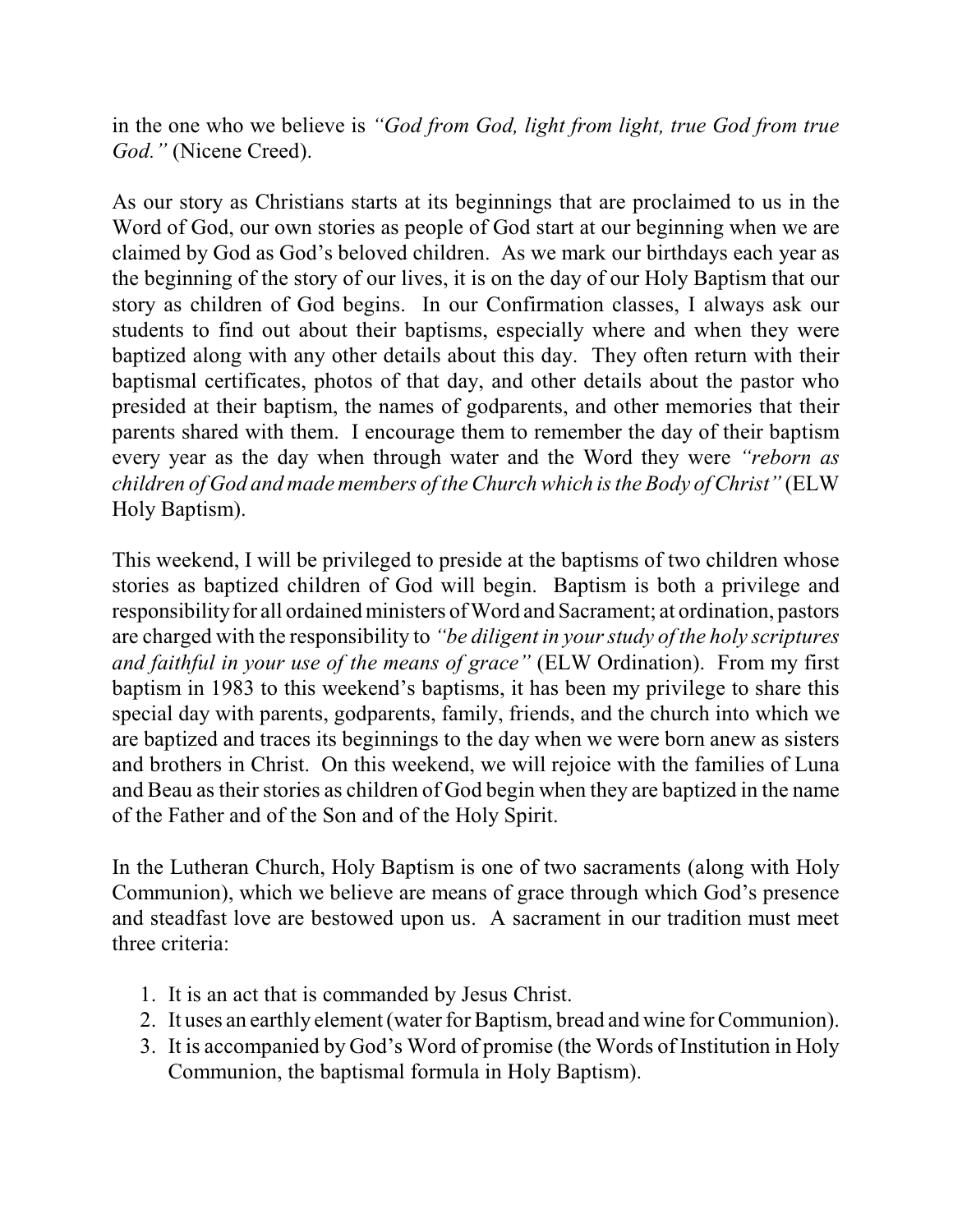The command of our Lord Jesus Christ to baptize is in today's Gospel lesson from the end of Matthew's Gospel. This is the first scene in this Gospel in which the disciples have appeared since they fled during the arrest of Jesus (*"Then all the disciples deserted him and fled."* (26:56). They remained in Jerusalem until they received the announcement from the women who were commanded by the Risen Lord to *"go and tell my disciples to go to Galilee; there they will see me."* (28:10). On the basis of this message, the disciples returned to the mountain that Jesus had appointed for their post-resurrection rendezvous (*"But after I am raised, I will go ahead of you to Galilee.* " – 26:32). The disciples have thus already come to faith in the risen Jesus and the reconciling message that they are again/still his brothers; the basis for this faith is the testimony of the women to whom Jesus appeared.

Like the women who encounter the Risen Lord on Easter morning, the response of the disciples is not amazement, fascination, or curiosity, but kneeling in worship: *"when they saw him, they worshipped him"* (28:17). There is also an element of hesitation and doubt; "doubt" here is not theological skepticism, but the risky wavering of one who must decide when more than one possibility seems reasonable and right:

• "Whatever the nature of the resurrection event, it did not generate perfect faith even in those who experienced it firsthand. It is not to angels or perfect believers, but to the worshipping/wavering community of disciples to whom the word mission is entrusted." – Eugene Boring.

Jesus' final words to his disciples begin with a statement as to the basis for the commandment he will issue to them: *"All authority in heaven and on earth has been given to me."* (28:18). The basis for Jesus' words of commission is the claim of the risen Christ that his instructions result from the authority he possesses, authority of which he spoke earlier in the Gospel when he statesthat *"all things have been handed over to me by my Father; and no one knows the Son except the Father, and no one knows the Father except the Son and anyone to whom the Son chooses to reveal him.*" (11:27). The risen Lord Jesus Christ was proclaimed by the early church as the Lord of heaven and earth, the cosmic ruler in God's stead:

- "Therefore God also highly exalted him and gave him the name that is above every name, so that at the name of Jesus every knee should bend, in heaven and on earth and under the earth, and every tongue should confess that Jesus Christ is Lord, to the glory of God the Father." – Philippians 2:9-11.
- · "He is the image of the invisible God, the firstborn of all creation; for in him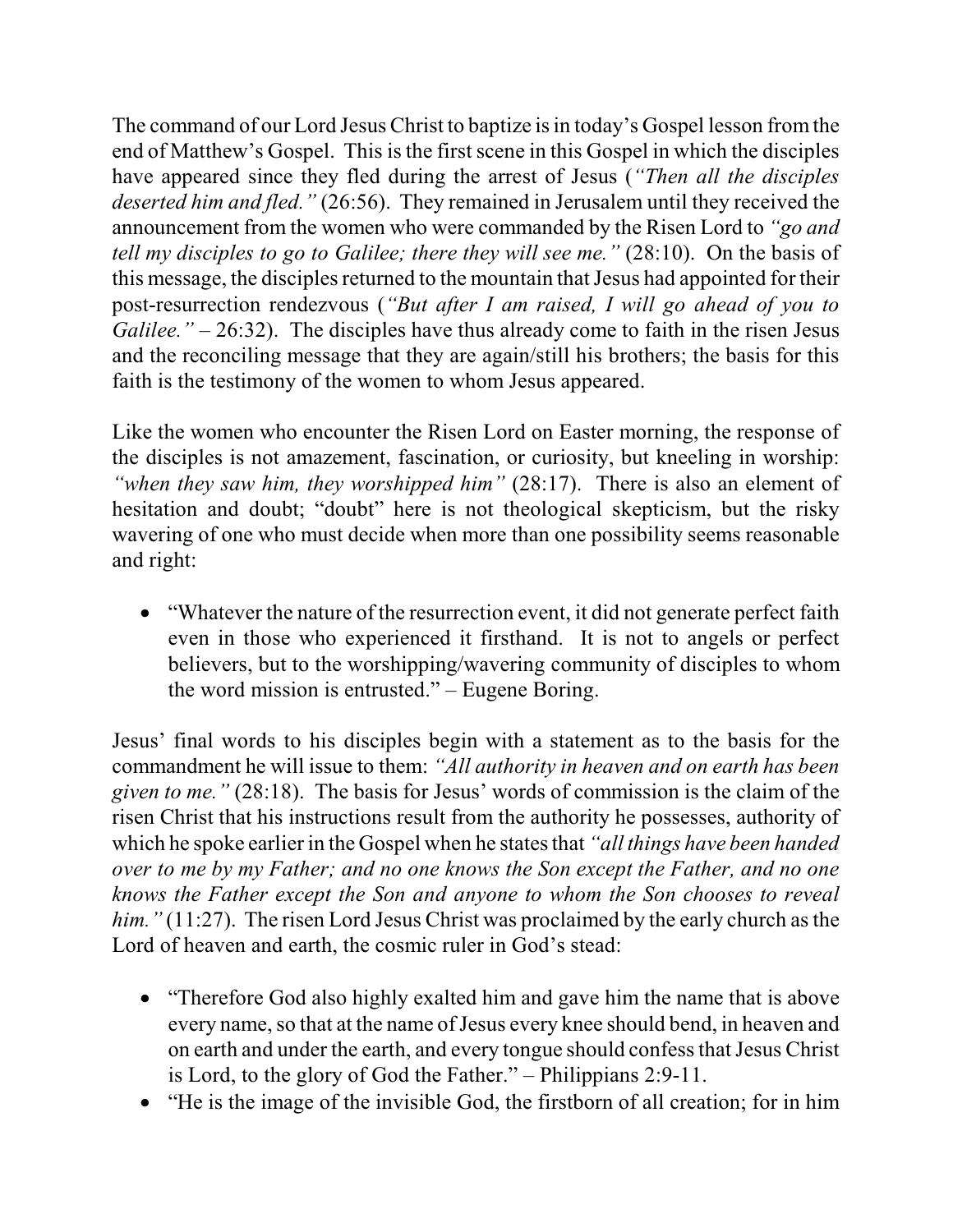all things in heaven and on earth were created, things visible and invisible, whether thrones or dominions or rulers or powers – all things have been created through him and for him. He himself is before all things, and in him all things hold together. He is the head of the body, the church; he is the beginning, the firstborn from the dead, so that he might come to have first place in everything." – Colossians 1:15-18.

The babe worshipped by Gentiles as mocked at the Crucifixion as the "king of the Jews" (2:1; 27:11) has assumed the throne and begun to reign as "King of Kings and Lord of Lords."

It is with this authority that Jesus issues his commission to his disciples to *"go therefore and make disciples of all nations, baptizing them in the name of the Father and of the Son and of the Holy Spirit, and teaching them to obey everything that I have commanded you.*" (28:19-20a). Invested with this authority, Jesus confers a missionary mandate on the eleven (Judas Iscariot is no longer in their midst). The entire world is now a mission field, its diverse peoples and communities being the "many" for whom Jesus shed his blood (*"Drink of it, all of you; for this is my blood of the covenant, which is poured out for many for the forgiveness of sins."* – 26:28). The disciples are sent out to the "nations" (*ethne,* "Gentiles") to make disciples; Christian discipleship is a total way of life, a decision to pattern one's daily actions and decisions after the example set by Jesus and his followers (*"Be imitators of me, as I am of Christ."* – 1 Corinthians 11:1). Discipleship begins with a sacramental initiation, when in obedience to Jesus' command the disciples baptize *"in the name of the Father and of the Son and of the Holy Spirit."*

• "In recognition of the divine authority Jesus possesses, his followers are also to be marked through baptism – not in John [the Baptist's] name or the Spirit's name alone but 'in the name of the Father and of the Son and of the Holy Spirit.' The Son is evoked alongside Father and Spirit to identify the power that acts in baptism. It is a baptism that fully acknowledges the authority the Son possesses." – Susan Hylen.

The commission to baptize is accompanied by a command that the disciples teach the newly baptized *"to obey everything that I have commanded you."* Discipleship consists of two actions: hearing the Word of God and responding in obedience to that Holy Word. Mary the mother of Jesus has been identified as the first disciple of her son when she responds to the announcement of the angel Gabriel *"here am I, the servant of the Lord; let it be with me according to your word."* (Luke 1:38). In her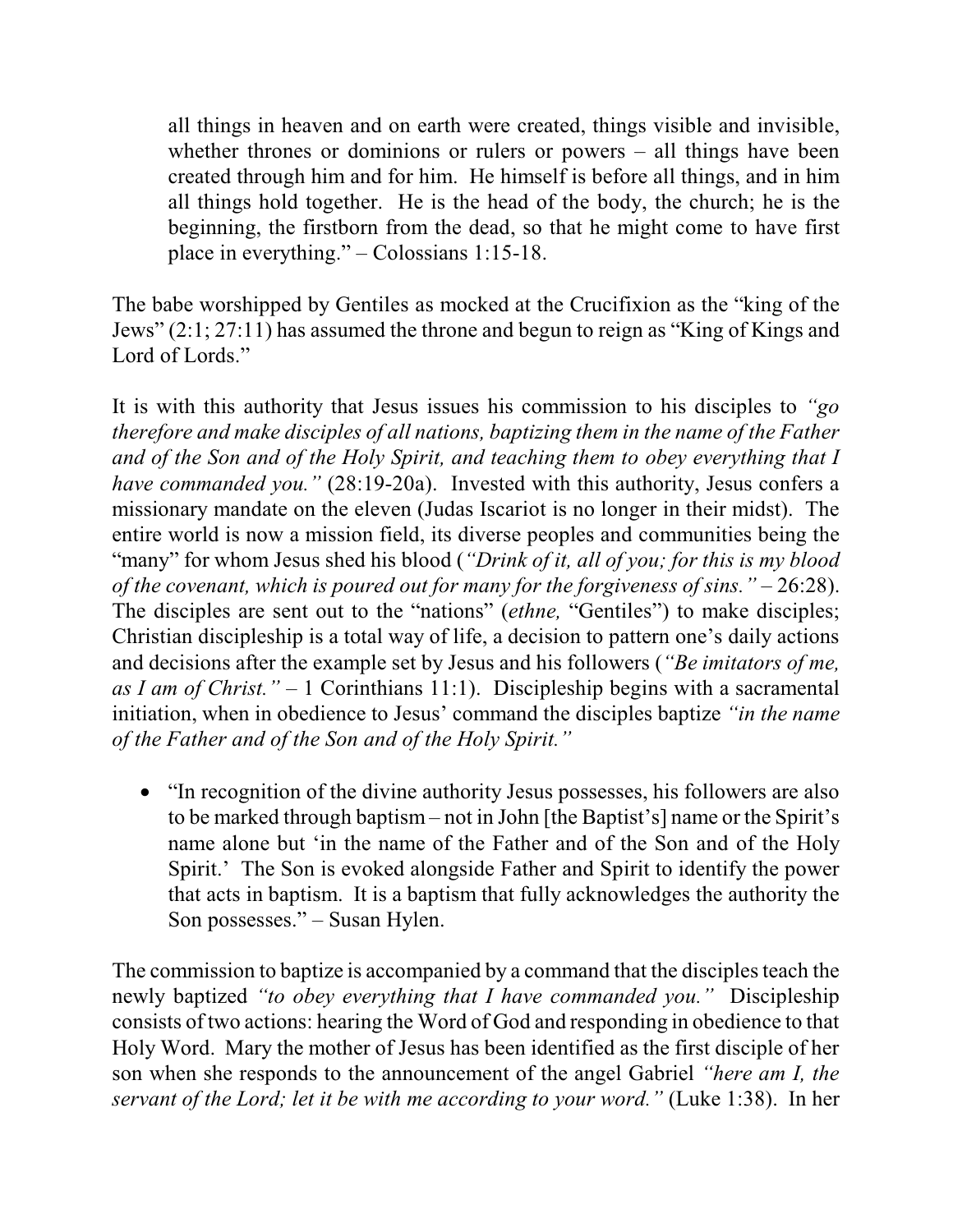faithful response, *"Mary becomes the first Christian disciple because she is the first one to hear the word of God and to consent wholeheartedly that it be done."* (Raymond Brown). The command to the disciple community to teach is the basis for the church'slearning ministriesthat begin with the charge at baptism for usto *"teach them the Lord's Prayer, the Creed, and the Ten Commandments, place in their hands the holy scriptures, and nurture them in faith and prayer, so that your children may learn to trust God, proclaim Christ through word and deed, care for others and the world God made, and work for justice and peace."* We instruct our children and all who are baptized so that they may know that the Word of God is *"a lamp to my feet and a light to my path"* (Psalm 119:105).

Jesus' final words in Matthew's Gospel are a promise of his continuing presence in the life and mission of his disciples and the disciple community: *"And remember, I am with you always, to the end of the age."* (28:20). The disciples are not left to rely on their own resources as they march forth with the Gospel; *"Jesus is there to unleash its power and to prepare the hearts of all who receive it."* (Curtis Mitch and Edward Sri). All who are claimed by Christ in the waters of Holy Baptism live with the blessed assurance that *"I give them eternal life, and they will never perish. No one will snatch them out of my hand."* (John 10:28).

• "Matthew's aim was not to convey a fully developed Trinitarian theology but to spread the good news about Jesus. Part of that good news is that Jesus fully shares the authority of the Father and the Spirit. He is a powerful healer, judge, and teacher, because his power is the same divine power known throughout the stories of the Old Testament. Through this power, those who become disciples may experience his mercy and learn to live by his teachings." – Hylen.

When I ask our Confirmation students to share stories and photos of the day of their baptisms, I go into my files and bring in my baptismal certificate, along with a photograph in which my mother is holding her six-week-old son on the day of his baptism on April 28, 1957. She is standing on the front steps of our family home along with my father and grandparents, the people into whose family I was born and who brought me to the waters of baptism so that I might also be born anew into the family of faith that is the Church of Jesus Christ. My story as a Christian began on that day and continued throughout my life as I learned in my home church and Sunday school about the love of God, about what it means to be a Christian, and how I might live out my baptismal covenant in my daily life. Fourteen years later, I affirmed these baptismal promises on the day of my Confirmation; and during my